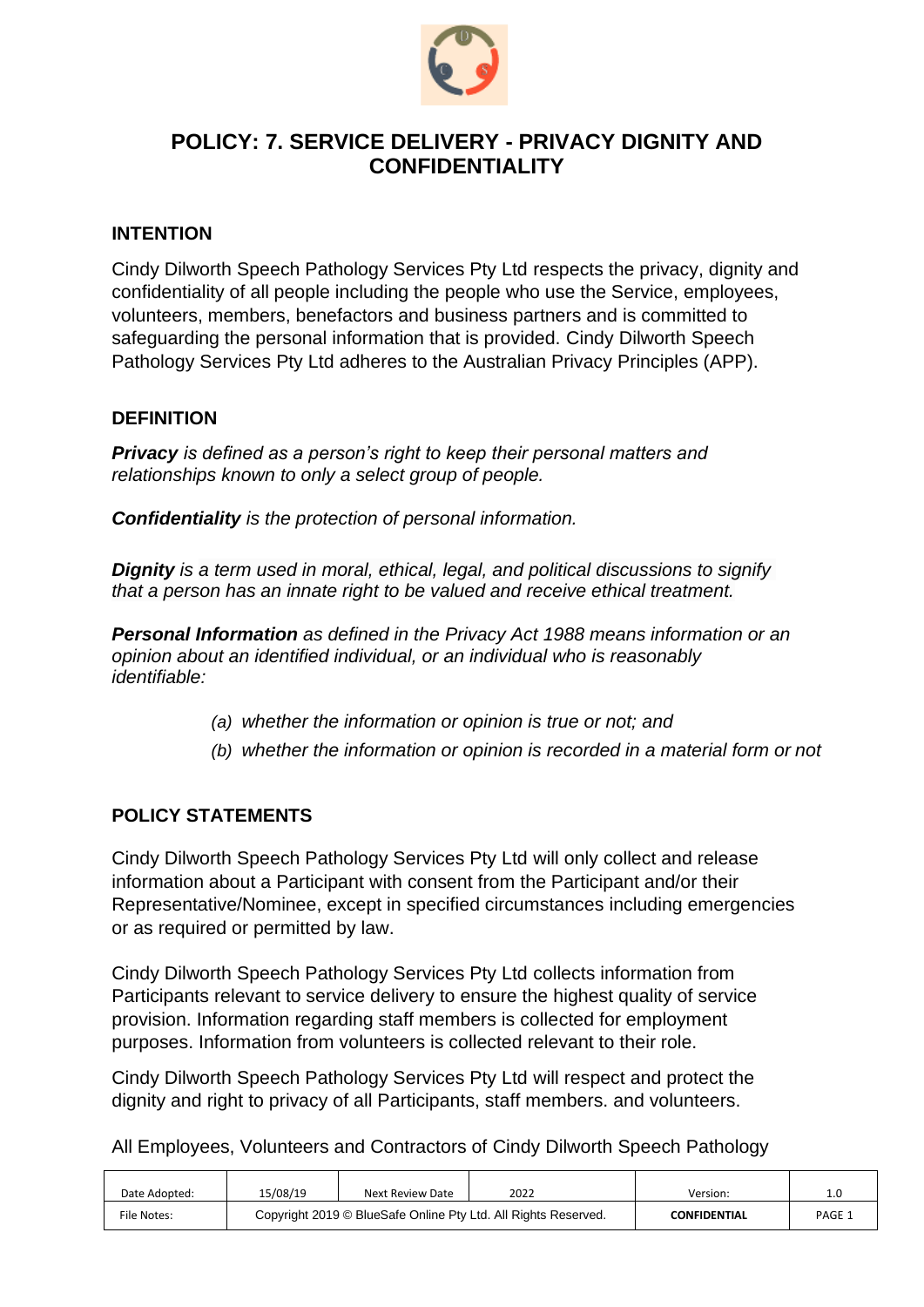

Services Pty Ltd have a responsibility to ensure that personal information is handled in a way that complies with this policy.

| Date Adopted: | 15/08/19                                                       | Next Review Date | 2022 | Version:            | 1.0               |
|---------------|----------------------------------------------------------------|------------------|------|---------------------|-------------------|
| File Notes:   | Copyright 2019 © BlueSafe Online Pty Ltd. All Rights Reserved. |                  |      | <b>CONFIDENTIAL</b> | PAGE <sub>2</sub> |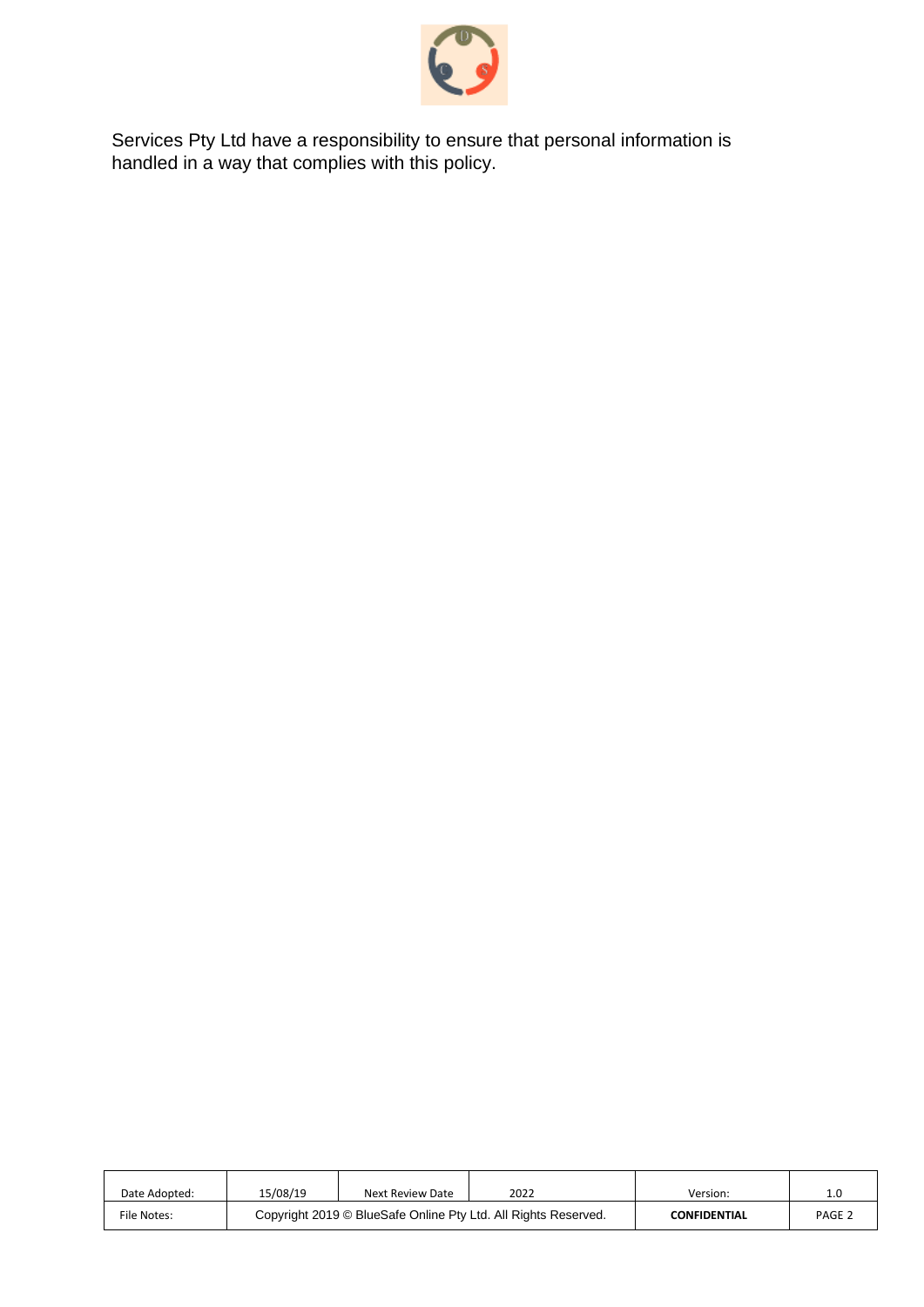

# **PROCEDURES**

### **Collection of Information**

- The information that Cindy Dilworth Speech Pathology Services Pty Ltd may request from a person will vary depending on whether the person is receiving a service from Cindy Dilworth Speech Pathology Services Pty Ltd, or is an employee, volunteer or stakeholder.
- Cindy Dilworth Speech Pathology Services Pty Ltd will collect relevant information directly from the person where possible, and as far as reasonably practicable will ensure the person understands and agrees to the collection of this information
- Cindy Dilworth Speech Pathology Services Pty Ltd may collect the information from another person who has legal responsibility for the person or who acts as a recognised Representative/Nominee for the person.
- Cindy Dilworth Speech Pathology Services Pty Ltd only collects information for purposes directly related to the delivery of service.
- The Service will only disclose information relating to a person with their consent, *except in specified circumstances including emergencies or as required or permitted by law.*
- There are some circumstances where Cindy Dilworth Speech Pathology Services Pty Ltd may receive information that was not requested. When this happens, Cindy Dilworth Speech Pathology Services Pty Ltd will use their discretion to determine whether the information should be acted on or followed up.
- Cindy Dilworth Speech Pathology Services Pty Ltd does not sell or give away any informationthat the Service collects.

## **Use and Disclosure of Information**

- Cindy Dilworth Speech Pathology Services Pty Ltd only holds information for the primary purpose it was given. It is not to be used or disclosed to another party for a secondary purpose unless one of the following applies:
	- $\circ$  the person has agreed
	- o the person would expect Cindy Dilworth Speech Pathology Services Pty Ltd to use or disclose the personal information for the secondary purpose as it relates to the primary purpose
	- $\circ$  it is required or authorised by law
	- $\circ$  a permitted general situation exists (as per the Privacy Act 1988)
	- $\circ$  a permitted health situation exists (as per the Privacy Act), in which case, steps must be taken to de-identify the information before it is disclosed
	- o Cindy Dilworth Speech Pathology Services Pty Ltd believes

| Date Adopted: | 15/08/19                                                       | Next Review Date | 2022 | Version:            | . .    |
|---------------|----------------------------------------------------------------|------------------|------|---------------------|--------|
| File Notes:   | Copyright 2019 © BlueSafe Online Pty Ltd. All Rights Reserved. |                  |      | <b>CONFIDENTIAL</b> | PAGE 3 |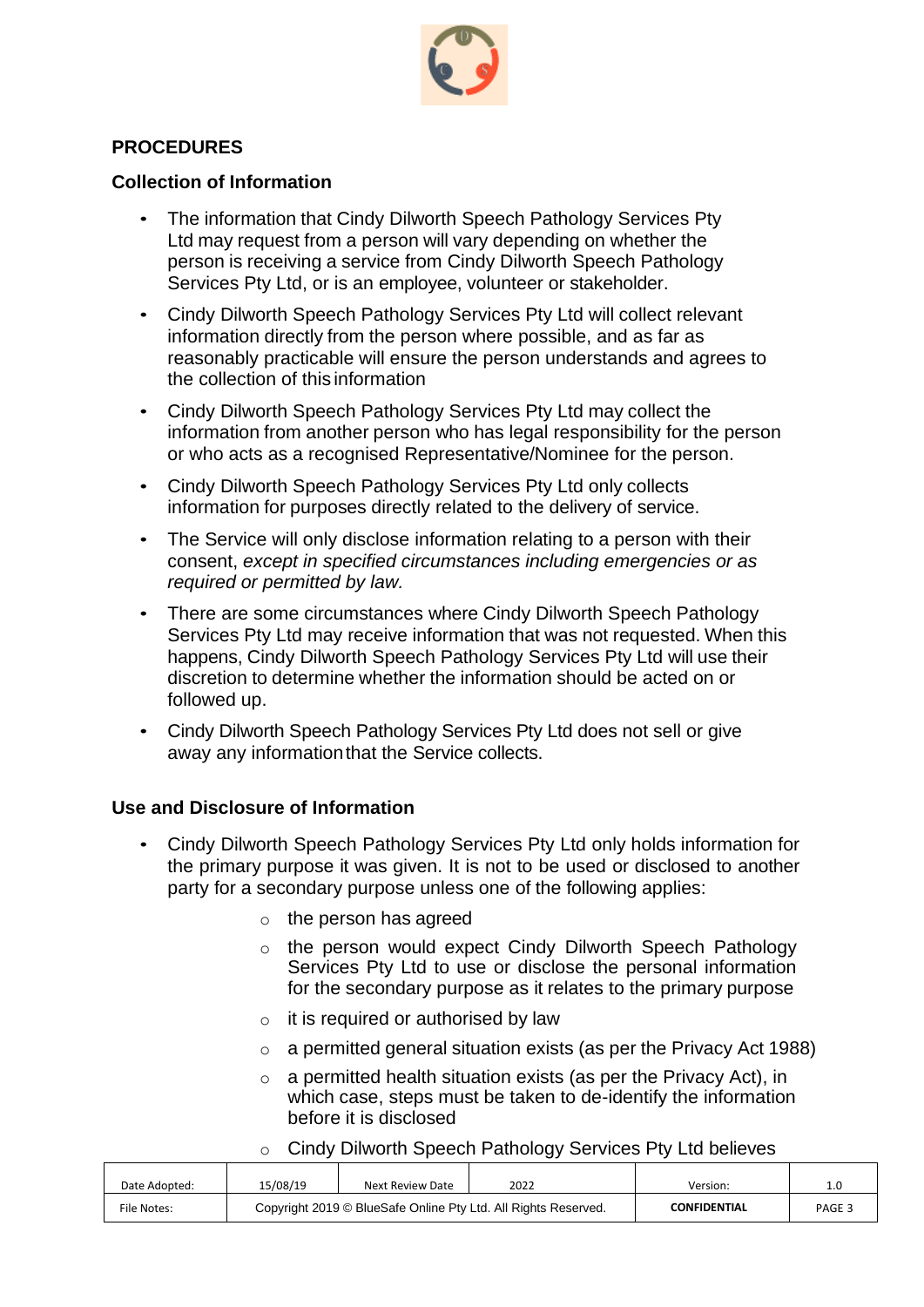

that the use or disclosure of the information is necessary for an enforcement related activity (e.g. Federal Police, Immigration, ATO)

- Cindy Dilworth Speech Pathology Services Pty Ltd takes steps to protect the information it holds against misuse, interference, loss, unauthorised access, modification or disclosure.
- These steps include password protection for electronic files and securing paper files in locked cabinets.
- When information is no longer required it is destroyed, deleted or deidentified in a secure manner, unless Cindy Dilworth Speech Pathology Services Pty Ltd is required by law to keep the information.
- If a person asks for access to their information held by Cindy Dilworth Speech Pathology Services Pty Ltd, the Service will allow access unless there is a reason under the Privacy Act or any other law not to give access to the information. These reasons may include:
	- $\circ$  a serious threat to the life, health or safety of any individual, or to public health/safety
	- $\circ$  it would impact on the privacy of other individuals
	- $\circ$  the request is frivolous or vexatious
	- o the information relates to existing or anticipated legal proceedings
	- $\circ$  it would prejudice negotiations with the individual
	- $\circ$  it would be unlawful
	- o denying access is authorised by law
- Cindy Dilworth Speech Pathology Services Pty Ltd will respond to the request for access to the personal information within a reasonable time and will give access in the way requested by the person, if it is able to do so.

#### **Dignity**

• Staff members are required to treat Participants with dignity and respect and as far as reasonably practicable to protect the privacy and dignity of each Participant.

#### **Confidentiality**

• Cindy Dilworth Speech Pathology Services Pty Ltd will endeavour as far as practicably possible to advise each Participant of its confidentiality policy using a language, mode of communication and terms that the Participant is most likely to understand.

| Date Adopted: | 15/08/19                                                       | Next Review Date | 2022 | Version:            |        |
|---------------|----------------------------------------------------------------|------------------|------|---------------------|--------|
| File Notes:   | Copyright 2019 © BlueSafe Online Pty Ltd. All Rights Reserved. |                  |      | <b>CONFIDENTIAL</b> | PAGE 4 |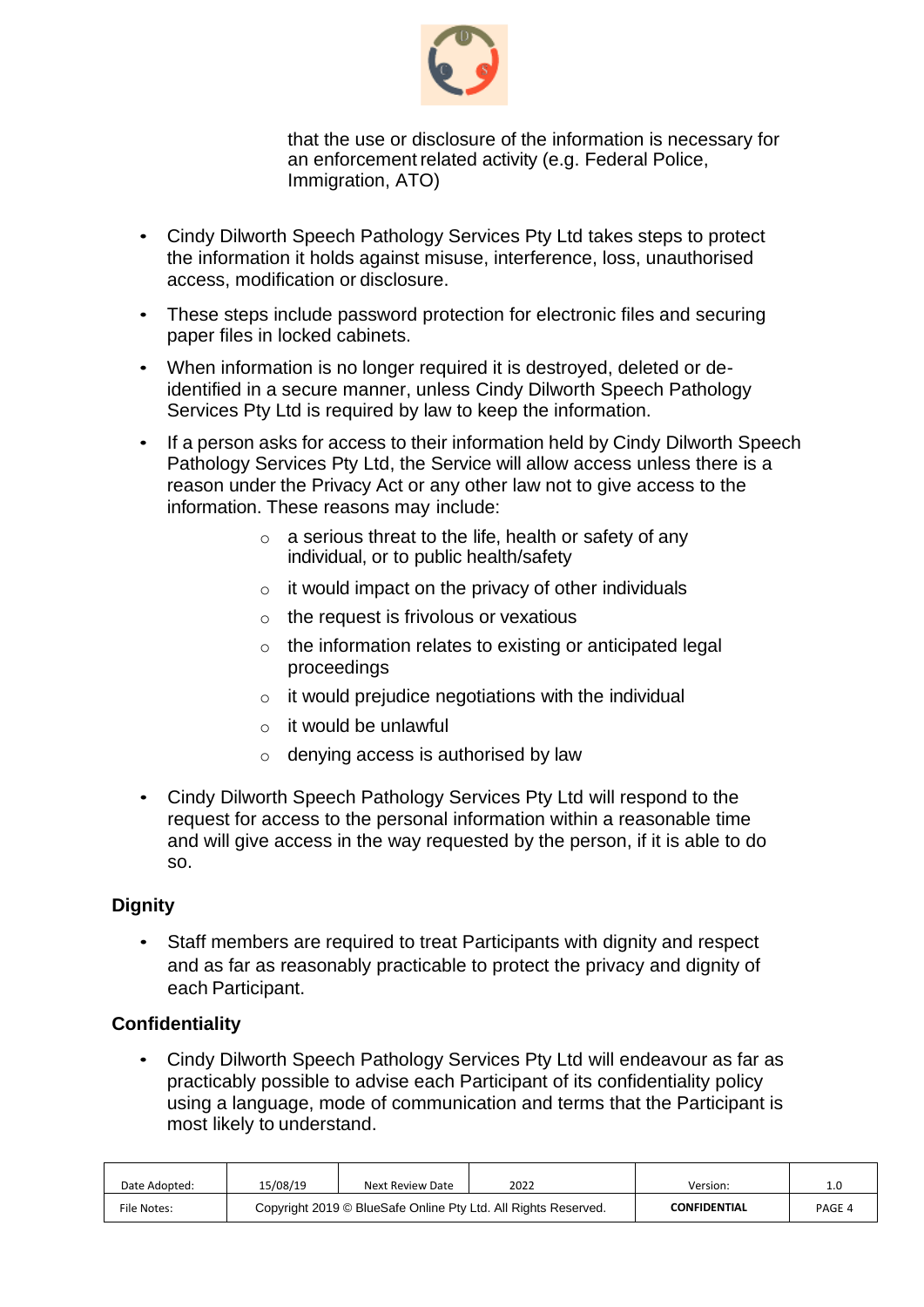

- Employees, volunteers and contractors who may have access to information in the course of their duties are bound by their commitment to confidentiality.
- Breaches of confidentiality by employees, volunteers and contractors will be dealt with in accordance with Cindy Dilworth Speech Pathology Services Pty Ltd's Code of Conduct.

## **Privacy Complaints or Concerns**

• If there is a complaint or concern in relation to privacy, it should be made in writing and directed to:

The Service Manager

XYZ Company

| Date Adopted: | 15/08/19                                                       | Next Review Date | 2022 | Version:            | ∸      |
|---------------|----------------------------------------------------------------|------------------|------|---------------------|--------|
| File Notes:   | Copyright 2019 © BlueSafe Online Pty Ltd. All Rights Reserved. |                  |      | <b>CONFIDENTIAL</b> | PAGE 5 |